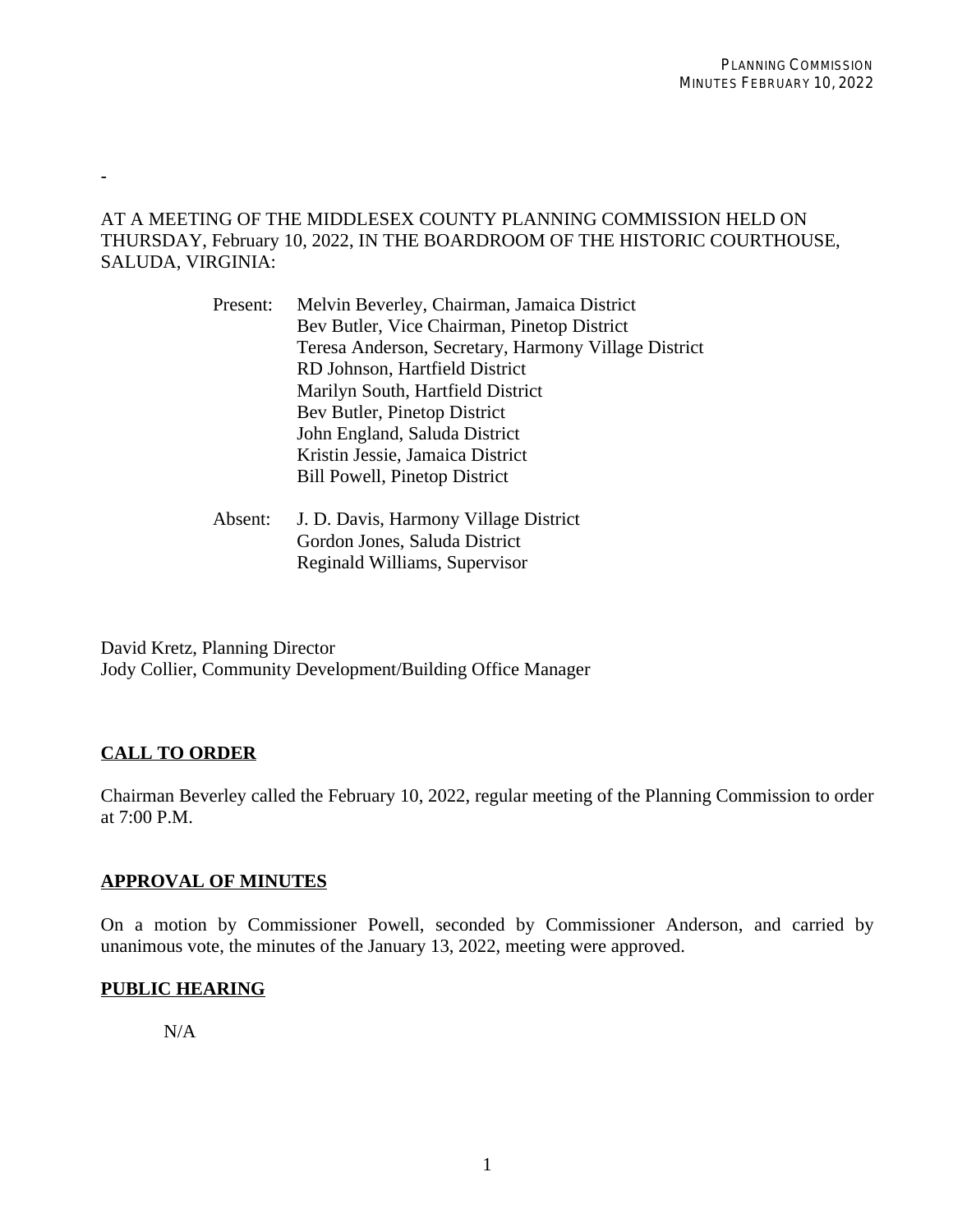### **OLD BUSINESS**

**1. Special Exception #2021-02** submitted by Sunpro Solar on behalf of George & Rosetta Wright. The request is for approval of a Special Exception to construct a 6 KV Small System Solar Facility with 16 ground mounted panels in accord with Section 7-3.30 and Article 15C of the Middlesex County Zoning Ordinance. The property for which the Special Exception is being requested is zoned Low Density Rural (LDR) and is situated at 528 Syringa Road, Topping Va. 23169; it is further identified as Tax Map Parcel 37-1-1, in the Saluda District

Chairman Beverley introduced Special Exception #2021-02

Mr. Kretz presented his staff report recommending denial based on lack of compliance with screening.

There being no further questions or comments, the motion to deny based on lack of all compliance regarding screening was made by Commissioner England and seconded by Chairman Butler, followed with all I's with three absent.

**2. Major Site Plan #2021-08,** submitted by Sun Tribe Solar, LLC. The application requests approval to construct a Small Utility Scale Solar Energy Facility in accord with approved Special Exception 2019-05. The property for which application is being made is zoned Village Community (VC) District and is situated on Woods Brothers Road, Hartfield, Va. 23071; it is further identified as Tax Map Parcel 38-139, in the Pinetop District.

Chairman Beverley introduced Major Site Plan #2021-08

Mr. Kretz presented his staff report recommending conditional PRELIMINARY APPROVAL of Major Site Plan #2021-08 conditioned upon the following: •Final approval contingent on review agencies final authorization.

John Townsend, with Sun Tribe Solar, was present to represent the application. He said they have made all necessary attempts to address the screening. He thanked the Board for their time and consideration and would be happy to answer any other questions.

Chairman Beverley thanked him for his work with the Technical Review Committee regarding this project.

There being no further questions or comments, the motion to approve as submitted was made by Commissioner Powell and seconded by Commissioner England, followed with all I's with three absent